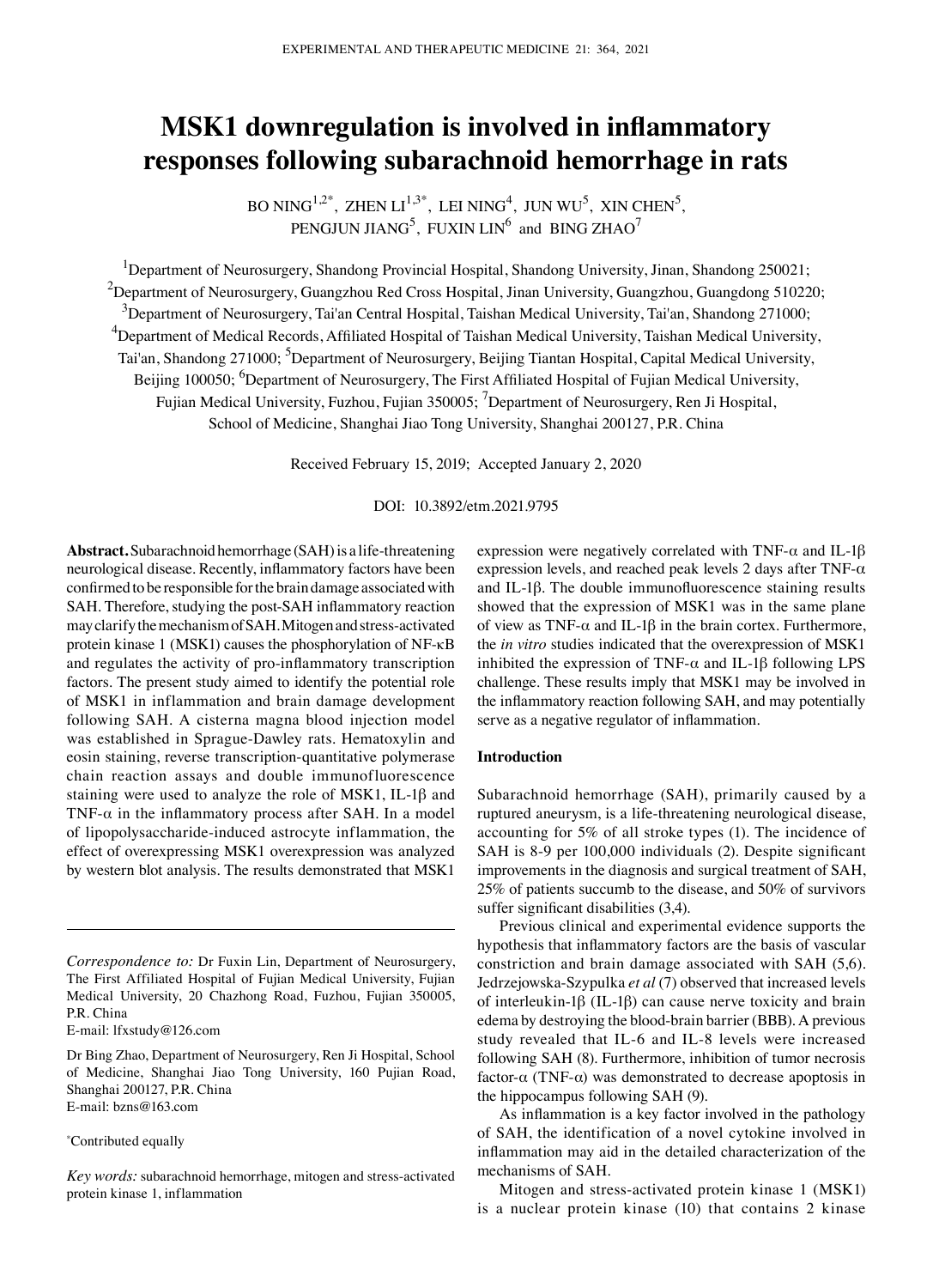domains: A C‑terminal kinase domain associated with the  $Ca<sup>2+</sup>/calmodulin-dependent kinase family and an N-terminal$ kinase domain associated with the cAMP‑dependent, cGMP‑dependent and protein kinase C kinase family. It was originally identified through its homology to the N‑terminal ribosomal S6 kinase domain (11). MSK1 is involved in the cAMP/cAMP dependent protein kinase (PKA)/cAMP responsive element binding protein 1 (CREB) pathway and the activation of NF‑κB, which are key mediators in the transcription of genes involved in inflammatory responses(12). Several studies have demonstrated that MSK1 serves a positive role in the regulation of the activity of pro‑inflammatory transcription factors implicated in asthma (13), and *in vitro* data suggest that MSK1 is involved in negative feedback pathways that are critical in preventing uncontrolled inflammation in macrophages (14). In addition, MSK1 may be implicated in the anti-inflammatory properties of glucocorticoids through its translocation from the nucleus to the cytoplasm (15).

Despite evidence of a correlation between MSK1 expression and regulation of inflammation, specific genetic evidence supporting the role of MSK1 in central nervous system (CNS) inflammation following SAH has not been reported to date.

Therefore, we hypothesized that MSK1 may be closely associated with inflammation during the process of SAH, and the present study aimed to identify the potential role of MSK1 in inflammation and subsequent brain damage development following SAH.

#### **Materials and methods**

*Animals and surgical procedures.* In the animal model, a total of 60 Sprague‑Dawley rats (age, 3 months; weight, 280‑320 g) were obtained from the Shandong Experimental Animal Center. All animals were maintained on a 12‑h light/dark cycle with *ad libitum* access to water and food and the animal room had a temperature of 20‑25˚C and a relative humidity of 45-50%. The SAH model was established as described previously (9). In the study group, the death rate was 0.

The animals were anesthetized with intraperitoneal (IP) injection of 10% chloral hydrate (400 mg/kg). Then, the animals were placed in a stereotactic frame with the head tilted down at  $\sim$ 30 $^{\circ}$ . A midline scalp incision was made in the neck and the atlanto‑occipital membrane was exposed upon separating the underlying muscle. Then, the membrane was punctured with a 27‑gage needle, and 0.3 ml autologous femoral arterial blood was injected into the cisterna magna within 10 min with an infusion pump. Animals in the sham group were injected with 0.3 ml sterile saline. Rats had *ad libitum* access to water and food upon recovery from anesthesia. The animals with SAH were randomly divided into 7 subgroups and sacrificed by decapitation prior to anesthesia with 10% chloral hydrate (400 mg/kg; IP) at 2 h, 6 h, 12 h, day 1, day 3, day 5 and day 7 post-SAH (n=6). Sham animals (n=6) experienced the same surgery but without injection of blood into the cisterna magna. Consequently, the sham animals were sacrificed 24 h following the sham surgery. No signs of peritonitis such as decreased food intake and abdominal swelling were observed following the administration of 10% chloral hydrate. Death was verified using the following criteria: Confirmation of the absence of visible breathing and measurable heartbeat, confirmation of pupil dilation and absence of the tail pinch reflex. The animal use and care protocols, including all surgical procedures, were approved by the Animal Care and Use Committee of Taishan Medical University and conformed to the Guide for the Care and Use of Laboratory Animals by the National Institute of Health (16).

*Hematoxylin and eosin (H&E) staining.* Microscope slides containing cryosections of tissue were fixed in 100% alcohol for 5 mins and then immersed in  $H<sub>2</sub>O$  for 30 sec with manual agitation. The slides were placed in a Coplin jar containing Mayer's hematoxylin and agitated for 30 sec. Following rinsing of the slides in  $H_2O$  for 1 min and staining with 1% eosin Y solution for 10‑30 sec, the sections were dehydrated with 2 washes in 95% experimental ethanol and 2 washes in 100% experimental ethanol for 30 sec each. The alcohol was extracted with 2 washes in xylene, and 1-2 drops of mounting medium were then added to the slides, which were covered with a coverslip. All steps were at room temperature. The stained slides were examined with a light microscope (Leica Microsystems, Inc.) at x100 and x400 magnification.

*Reverse transcription‑quantitative polymerase chain reaction (RT‑qPCR).* TRIzol® Reagent (Thermo Fisher Scientific, Inc.) was used to isolate total RNA from rat tissues, and the RNA concentration was determined by spectrophotometric analysis (optical density 260/280). cDNA was synthesized with Reverse Transcriptase reagent (Takara Biotechnology Co., Ltd.). RT‑qPCR was performed using Stratagene Mx3000P qPCR system (Agilent Technologies, Inc.) in a reaction that contained  $2 \mu$ l cDNA, 12.5  $\mu$ l SYBR-Green (Takara Biotechnology Co., Ltd.), 1  $\mu$ l each forward and reverse primers (10  $\mu$ M) and RNase-free H<sub>2</sub>O to a final volume of 25  $\mu$ l. The following primers were used: MSK1 forward (FW) 5'‑CCTCAAGAC CCCATGCTTCA‑3'; MSK1 reverse (REV) 5'‑ACTTCTGTC ATGGGACTGGA‑3'; TNF‑α FW 5'‑TGCCTATGTCTCAGC CTCTTC‑3'; TNF‑α REV 5'‑GAGGCCATTTGGGAACTT CT‑3'; IL‑1β FW 5'‑TGAGCACCTTCTTTTCCTTCA‑3'; IL‑1β REV 5'‑TTGTCTAATGGGAACGTCACAC‑3'; GAPDH FW 5'‑GAGGCCGGTGCTGAGTATGT‑3'; and GAPDH REV 5'‑GGTGGCAGTGATGGCATGGA‑3'. The thermocycling conditions used to perform the qPCR were as listed: Initial denaturation at 95˚C for 30 sec, followed by 40 cycles of denaturation at 95˚C for 5 sec and annealing at  $60^{\circ}$ C for 30 sec. The expression levels of target genes were evaluated by using the  $2^{\Delta\Delta Cq}$  method (17). All samples were analyzed in triplicate.

*Double immunofluorescent staining.* Immunofluorescent staining was performed according to our previous study (18). Brain tissue was fixed in 4% paraformaldehyde for 3 h at  $4^{\circ}$ C and then incubated in 20% saccharose for 2 days at  $4^{\circ}$ C, followed by incubation in 30% sucrose for an additional 2 days at 4°C to remove the H<sub>2</sub>O content. Sections measuring 8  $\mu$ m in thickness were prepared and blocked with 5% normal fetal bovine serum in PBS (Sigma‑Aldrich; Merck KGaA) containing 0.1% Triton X‑100 for 2 h at room temperature. The slices were then incubated overnight at  $4^{\circ}$ C with primary antibodies against MSK1 (cat. no. ab81294; 1:200; Abcam), TNF‑α (cat. no. ab13597; 1:200; Abcam), IL‑1β (cat. no. ab9722;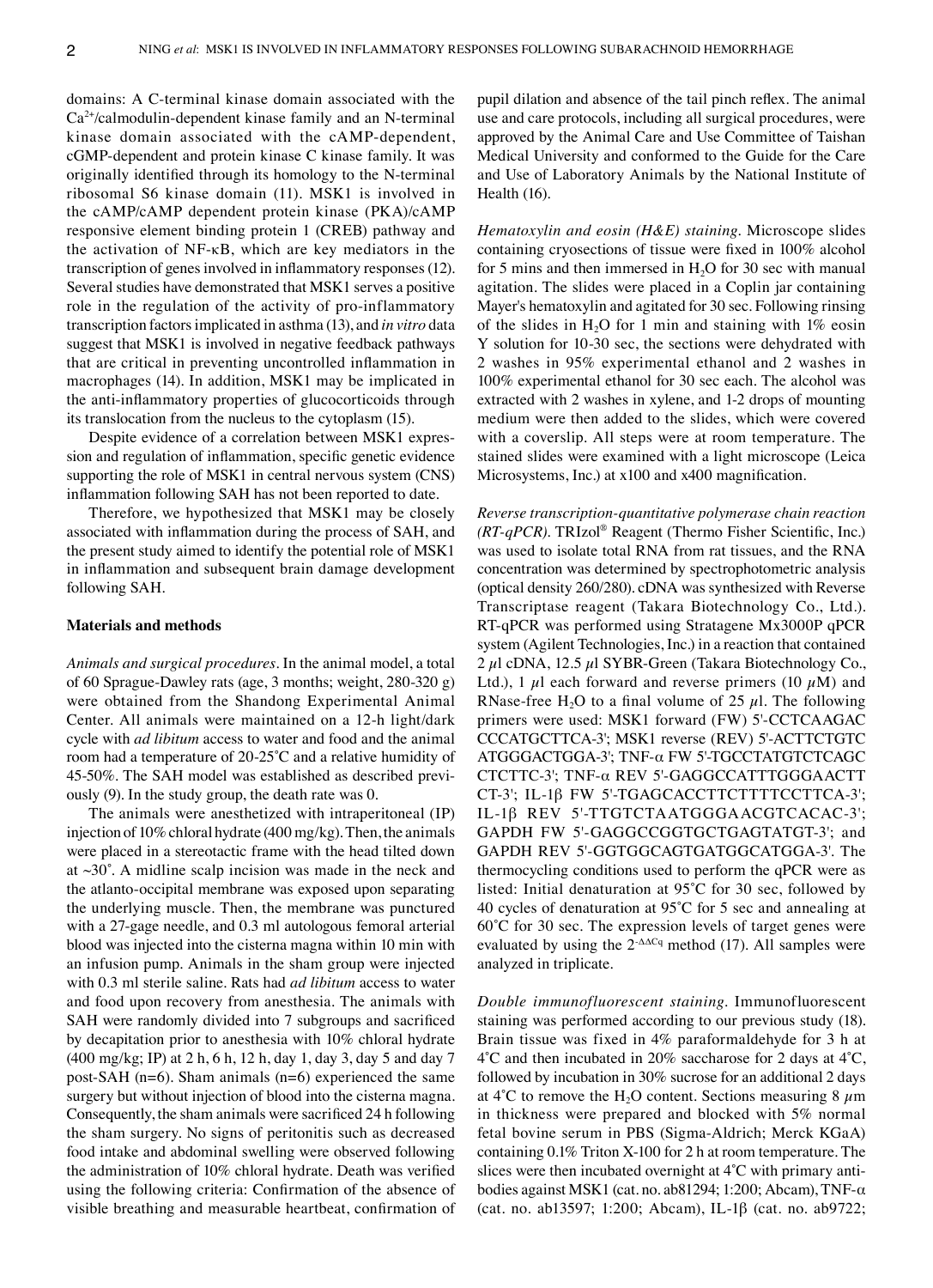1:100; Abcam) and glial fibrillary acidic protein (GFAP; cat. no. sc7114; 1:100; Santa Cruz Biotechnology, Inc.). On the following day, the corresponding secondary antibodies (cat. nos. sc‑2030 and sc‑2354; 1:100; Santa Cruz Biotechnology, Inc.) were added and incubated for 2 h at room temperature in the dark. Following 3 washes in PBS, the slides were covered with a microscopic glass coverslip and observed under a Leica fluorescence microscope at x100 and x400 magnification (Leica Microsystems Inc.). Negative controls were prepared by omitting the primary antibodies.

*Cell culture and treatment.* Primary astrocytes were obtained from the cerebral cortex of 10 neonatal (2 day‑old) male Sprague‑Dawley rat pups obtained from Shandong Experimental Animal Center. The pups were decapitated and their brains were rapidly removed before the cerebral cortices were trypsinized and dissociated by trituration. The dissociation mixture was plated at a density of  $5x10^7$  cells per 75 cm<sup>2</sup> flask in Dulbecco's modified Eagle's medium (DMEM) with F12 nutrient (1:1; Gibco; Thermo Fisher Scientific, Inc.). Cells were maintained in complete culture medium for 7‑8 days. Prior to experimental treatments, cultures of astrocytes were passaged twice. The culture medium was exchanged for serum-free DMEM/F12 and experiments were initiated 24 h later. To assess the effect of lipopolysaccharide (LPS), cells were allowed to reach 80% confluence. At the time of treatment,  $1 \mu g/ml$  LPS was added to the culture medium. Cells were stimulated with LPS for 24 h. The reagents were administered directly to the growth medium for 48 h. Non-treated cells were included as controls in all experiments.

*Transfection.* Astrocytes were seeded at a density of  $2x10<sup>5</sup>$  cells/ml in a 6-well plate prior to transfection. After 24 h, 10  $\mu$ l Lipofectamine 2000 reagent in 450  $\mu$ l Opti-MEM<sup>®</sup> (Invitrogen; Thermo Fisher Scientific, Inc.) and 500  $\mu$ l trans– fection mixture containing 4 mg enhanced green fluorescent protein (EGFP)‑N3‑MSK1 plasmid (or EGFP‑N3 mock plasmid as control) were added to each well. The cells were incubated for 48 h after transfection and then harvested for experiments. The experiments were repeated  $\geq$ 3 times. Plasmids were synthesized and donated by the Nerve Regeneration Laboratory of Nantong University. The EGFP‑N3‑MSK‑1 contained the full sequence of MSK-1, while the control plasmid contained the insert 5'‑TACAAGTAAAGCGGCCGCGACT‑3'.

*Western blot analysis.* For western blot analysis, the cells were washed twice in ice-cold PBS and then homogenized in lysis buffer (1% sodium deoxycholate, 50 mmol/l Tris, 1% NP‑40 Lysis Buffer), 1% Triton X‑100, 5 mmol/l EDTA, 1% SDS, 1 mmol/l phenylmethylsulfonyl fluoride 10 IU/ml aprotinin and 1 IU/ml leupeptin). The mixture was collected with a cell scraper. After centrifugation at 14,000 x g for 15 min at 4<sup>°</sup>C, the supernatant was collected. Then, a BCA kit (Thermo Fisher Scientific, Inc.) was used to determine the protein concentration. The samples were boiled for 5 min at 100˚C upon adding SDS sample buffer. Samples (80  $\mu$ g/lane) were subjected to electrophoresis in 10% SDS‑PAGE gels for 40 min at 70 V followed by 90 min at 120 V, and then transferred onto polyvinylidene difluoride membranes for 2.5 h at 180 mA. The membranes were blocked with 5% non-fat milk for 2 h at room temperature and then incubated with the appropriate primary antibodies MSK1 (cat. no. ab81294; 1:200; Abcam), TNF- $\alpha$ (cat. no. ab13597;1:200; Abcam), IL‑1β (cat. no. ab9722; 1:100; Abcam), β‑actin (cat. no. sc‑81178; 1:100; Santa Cruz Biotechnology, Inc.) at 4˚C overnight. The membrane was then washed with  $PBS + 1\%$  Tween-20 3 times and incubated with the appropriate horseradish peroxidase‑conjugated secondary antibody (cat. no. A‑16078; 1:2,000; Pierce; Thermo Fisher Scientific, Inc.) for 2 h at room temperature. The blotted protein bands were developed using ECL Chemiluminescent Substrate Reagent kit (Thermo Fisher Scientific, Inc.) and exposed to X‑ray film. The films were estimated using a Molecular Dynamics densitometer (Scion Corporation). The relative protein expression levels were normalized to β‑actin and quantified by Quantity One software (Version 4.6.6; Bio‑Rad Laboratories, Inc.) through measuring the relative band density.

*Statistical analysis.* All values are expressed as means  $\pm$  standard error of the mean and each experiment was repeated ≥3 times. SPSS v.21.0 (IBM Corp.) was used for statistical analysis of the data. Statistical evaluation was processed by two-tailed Student's t-test between two groups. Statistical evaluation of multiple groups was performed using a one‑way analysis of variance followed by Dunnett's post hoc test. P<0.05 was considered to indicate a statistically significant difference. The correlations between MSK1, IL‑1β and TNF‑α were determined by Spearman's analysis.

# **Results**

*Infiltration of inflammatory cells following SAH.*  Immunohistochemical staining was performed on cross‑sections of adult rat brains. The number of inflammatory cells infiltrated in the day-1 group  $(412.6 \pm 61.9 \text{ cells/mm}^2; n=6)$  was markedly elevated compared with the sham group  $(113.0 \pm 47.5 \text{ cells/mm}^2)$ ; n=6). There was a statistically significant difference among the sham, the day-1 and the day-3 groups (Figs. 1 and 2). The results revealed a high density of inflammatory cells (predominantly monocytic and neutrophilic granulocytes) in the cortex, which indicated that the inflammatory reaction appeared at an early stage following SAH.

*Expression of MSK1, TNF‑α and IL‑1β during inflammatory responses following SAH.* Although MSK1 is known to be expressed at relatively high levels in the nervous system, its function is well understood. In order to clarify whether MSK1 participates in the pro‑inflammatory reaction during the process of SAH, the present study firstly examined the mRNA expression levels of MSK1, IL-1 $\beta$  and TNF- $\alpha$  in the brain cortex at various survival times following SAH. The quantitative analysis demonstrated high expression of MSK1 mRNA in the control and sham groups. Furthermore, the level of MSK1 in the cortex decreased gradually following SAH, and then peaked at day 3 post‑SAH and increased during the following days. Conversely, quantitative analysis of the levels of IL-1 $\beta$  and TNF- $\alpha$  mRNA revealed that they were increased in the cortex as early as 2 h after SAH, reaching peak levels at day 1 after SAH and gradually decreasing during the subsequent days. MSK1 levels peaked 2 days later compared with those of IL-1 $\beta$  and TNF- $\alpha$ . There was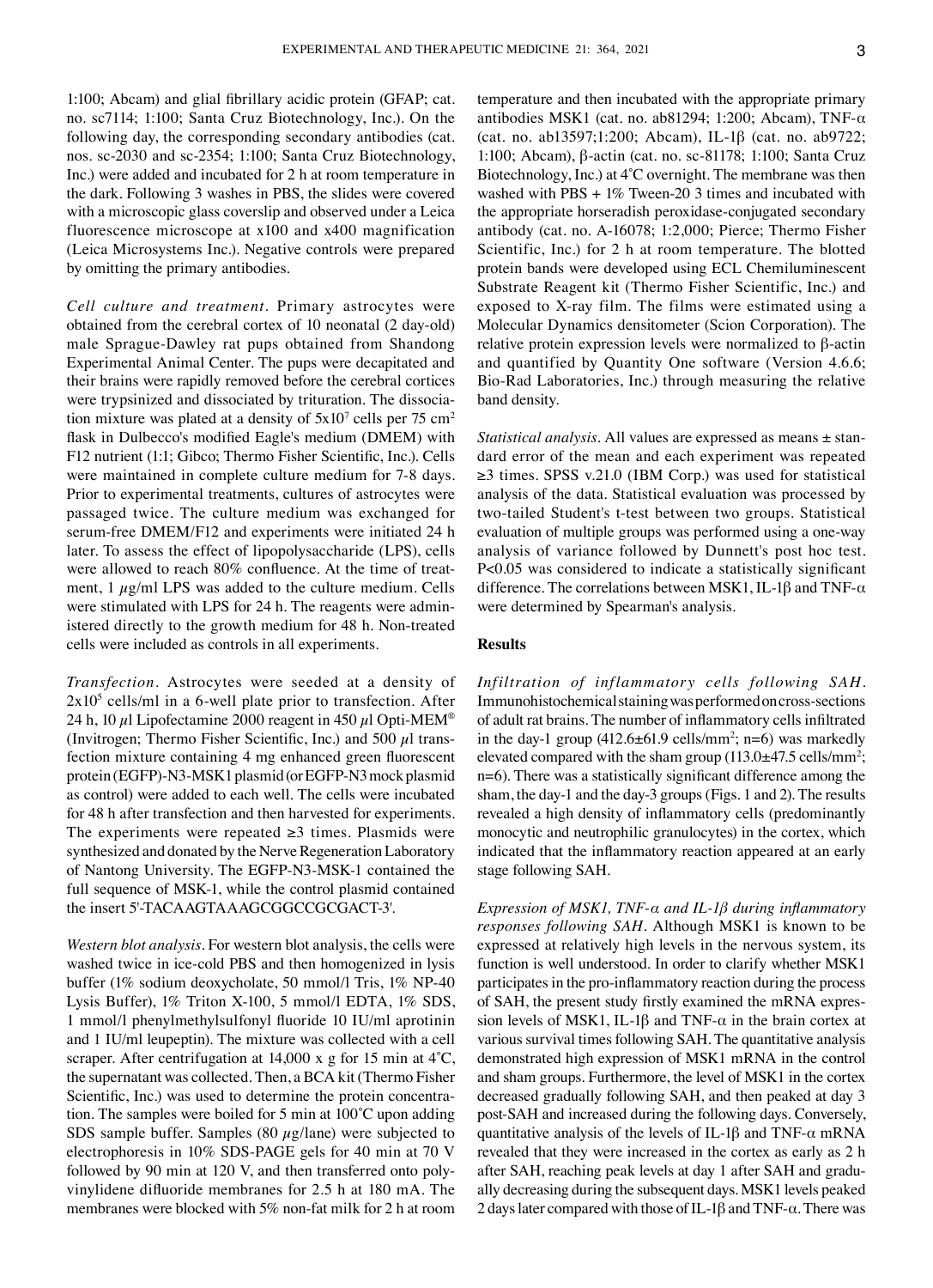

Figure 1. Animal model construction. Left image represents rat brain tissue from the sham group. The right image demonstrates rat brain tissue harvested 1 day after experimental subarachnoid hemorrhage.



Figure 2. Hematoxylin and eosin staining of inflammatory cells in cross sections in adult rat brain tissues. Local infiltration by inflammatory cells (predominantly monocytic and a neutrophilic granulocyte) increased markedly in the brain tissues at 1 and 3 days after subarachnoid hemorrhage compared with the sham group. Statistical evaluation of the three groups was performed with a one‑way analysis of variance followed by Dunnett's post hoc test. \* P<0.05 vs. sham group.

a marked positive correlation between IL-1 $\beta$  and TNF- $\alpha$  mRNA levels (r=0.741; P<0.05). In addition, negative correlations were observed between MSK1 and IL-1β and TNF- $α$  mRNA levels  $(r=0.679$  and  $-0.709$ , respectively; both P<0.05; Fig. 3).

*Co‑localization of MSK1 with TNF‑α, IL‑1β and GFAP.*  Double immunofluorescence staining for MSK1, TNF- $\alpha$ , IL‑1β and GFAP in the cortex was performed at day 1 after SAH to further explore the association between MAK1 and pro‑inflammatory cytokines. Following injury, sections of adult rat brains were labeled with MSK1 and GFAP (an astrocyte marker), and co-localization of MSK1 with GFAP was observed in the brain tissue. Furthermore, immunofluorescent staining was performed, and the merged images revealed that MSK1 was located in the same plane of view in the brain cortex as TNF- $\alpha$  and IL-1β (Fig. 4).

*MSK1 inhibits LPS‑induced inflammation in cultured primary astrocytes.* To additionally verify the aforementioned results, LPS was used to induce an inflammatory reaction in cultured primary astrocytes. It was observed that the  $TNF-\alpha$  levels were significantly increased in the presence of minimum concentrations of LPS (1  $\mu$ g/ml) (Fig. 5). To investigate whether MSK1 inhibits the expression of inflammatory factors in these cells, the cultured primary astrocytes were transfected with plasmids encoding MSK1. Western blot analysis was used to examine the levels of TNF- $\alpha$  in MSK1-transfected astrocytes in the presence of 1  $\mu$ g/ml LPS. The results demonstrated that the overexpression of MSK1 decreased the expression of TNF- $\alpha$ (Fig. 6).

# **Discussion**

SAH remains a devastating disease with high morbidity and mortality rates, and 50% of survivors suffer neurological dysfunctions that range from mild cognitive deficits to disabling cerebral infarctions. The majority of previous studies have focused on cerebral vasospasm (CVS), which is considered the major cause of cerebral ischemia and poor outcomes following SAH (19-21). However, clinical evidence suggests that certain patients deteriorate neurologically without accompanying vasospasm following SAH. In addition, preventing vasospasm does not always improves outcomes (22). The results of the CONSCIOUS‑1 trial (trial no. 00111085), which investigated the role of clazosentan in preventing the occurrence of CVS following an aneurysmal SAH, also demonstrated that the pathophysiology underlying SAH is multifactorial and other pathological mechanisms independent of vasospasm may be responsible for poor clinical outcomes (23‑25).

Both animal models and human studies have demonstrated that inflammation is an important factor following SAH, inducing both direct brain injury and vasospasm, which in turn leads to brain ischemia (5,26). An increased level of pro‑inflammatory factors in the cerebrospinal fluid of patients with SAH is associated with poor outcomes (27,28).

In the present study, H&E staining demonstrated a high density of inflammatory cells in brain cortex 1 day after SAH. To evaluate the underlying role of inflammation, IL‑1β and TNF- $\alpha$  were detected as inflammation-associated factors. IL‑1β, an important initiator of inflammation, signals through the IL-1 receptor to trigger multiple cellular responses. IL-1 $\beta$ is released from activated microglia upon brain inflammatory reaction (7,9). TNF- $\alpha$  is another pro-inflammatory cytokine that can enhance vascular permeability, and serves a role in the recruitment of inflammatory cells and endothelial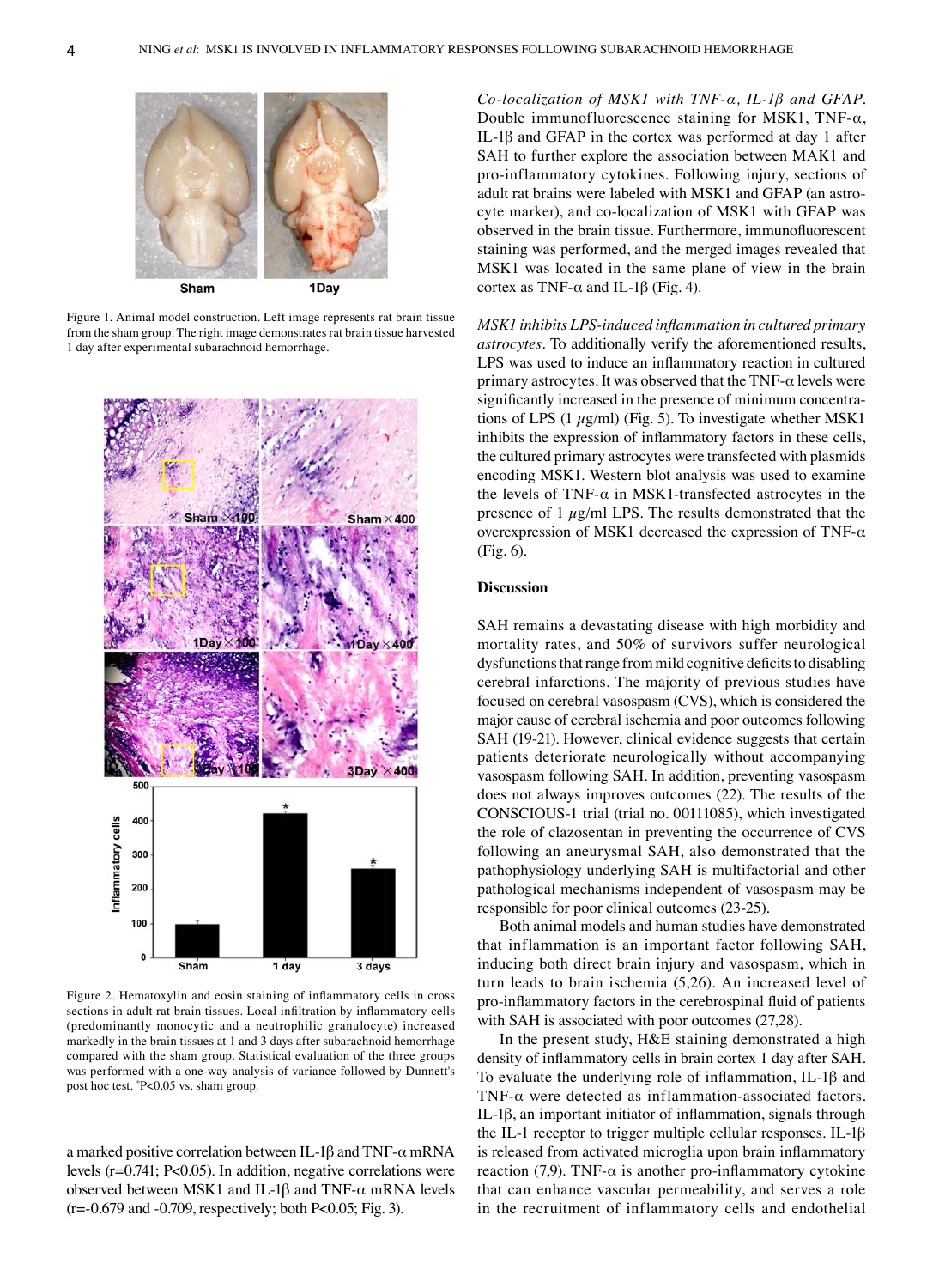

Figure 3. mRNA expression of MSK1, IL‑1β, TNF‑α in the brain cortex at various survival time intervals after SAH. The quantitative analysis demonstrated the high expression of MSK1 mRNA in the control and sham groups. The level of MSK1 decreased gradually after SAH, then peaked at 3 days, and was increased during the following days in the cortex. Conversely, analysis of the levels of IL‑1β and TNF‑α mRNA indicated that these mRNA gradually increased following SAH, reaching peak levels at 1 day, and then gradually decreased during the following days in the cortex. The correlation was determined by Spearman's analysis. Bars represent the mean ± SEM (n=6 in each group). Statistical analysis was performed using one-way analysis of variance followed by Dunnett's post‑hoc test. \* P<0.05 and \*\*P<0.01 vs. sham and normal groups. MSK1, mitogen and stress‑activated protein kinase 1; IL‑1β, interleukin‑1β; TNF‑α, tumor necrosis factor‑α; SAH, subarachnoid hemorrhage.



Figure 4. Double immunofluorescence staining for MSK1, TNF- $\alpha$ , IL-1 $\beta$ and GFAP in brain cortex tissues at 1 day after SAH. In adult rat brain tissues after injury, sections were labeled with MSK1 and GFAP, an astrocytes marker, and the co-localization of MSK1 with GFAP was demonstrated in the brain tissues. In addition, immunofluorescence staining for MSK1, TNF- $\alpha$  and IL-1 $\beta$  was also performed, and the merged images indicated that MSK1 was closely positioned to TNF‑α and IL‑1β, in the same view in each section. Scale bar=10  $\mu$ m. MSK1, mitogen and stress-activated protein kinase 1; IL‑1β, interleukin‑1β; TNF‑α, tumor necrosis factor‑α; GFAP, glial fibrillary acidic protein.

injury (29). The data from the present study demonstrated that the mRNA expression levels of TNF- $\alpha$  and IL-1β in injured brain tissues were significantly increased as early as 1 h after SAH compared with the sham group. These results suggested that upregulation of IL-1β and TNF- $α$  may contribute to the



Figure 5. Different expression levels of TNF- $\alpha$  induced by LPS in cultured primary astrocytes. Western blot analysis demonstrated that LPS induced astrocytes to express  $TNF-\alpha$  in a dose-dependent manner. The bar chart indicates the ratio of TNF- $\alpha$  to  $\beta$ -actin. Statistical analysis of the groups was performed using a one‑way analysis of variance followed by Dunnett's post‑hoc test. \* P<0.05 vs. sham group. TNF‑α, tumor necrosis factor‑α; LPS, lipopolysaccharide; N, negative control.

initial brain inflammatory response, which then triggers the subsequent pathophysiological process, including endothelium dysfunction, BBB disruption, brain edema and neuron cell apoptosis.

However, the mechanisms of inflammation behind the pathology of SAH remain unclear. NF-κB, which can be activated by IL-1 $\beta$  and Toll-like receptors, has been suggested to be the most important regulator during the inflammatory process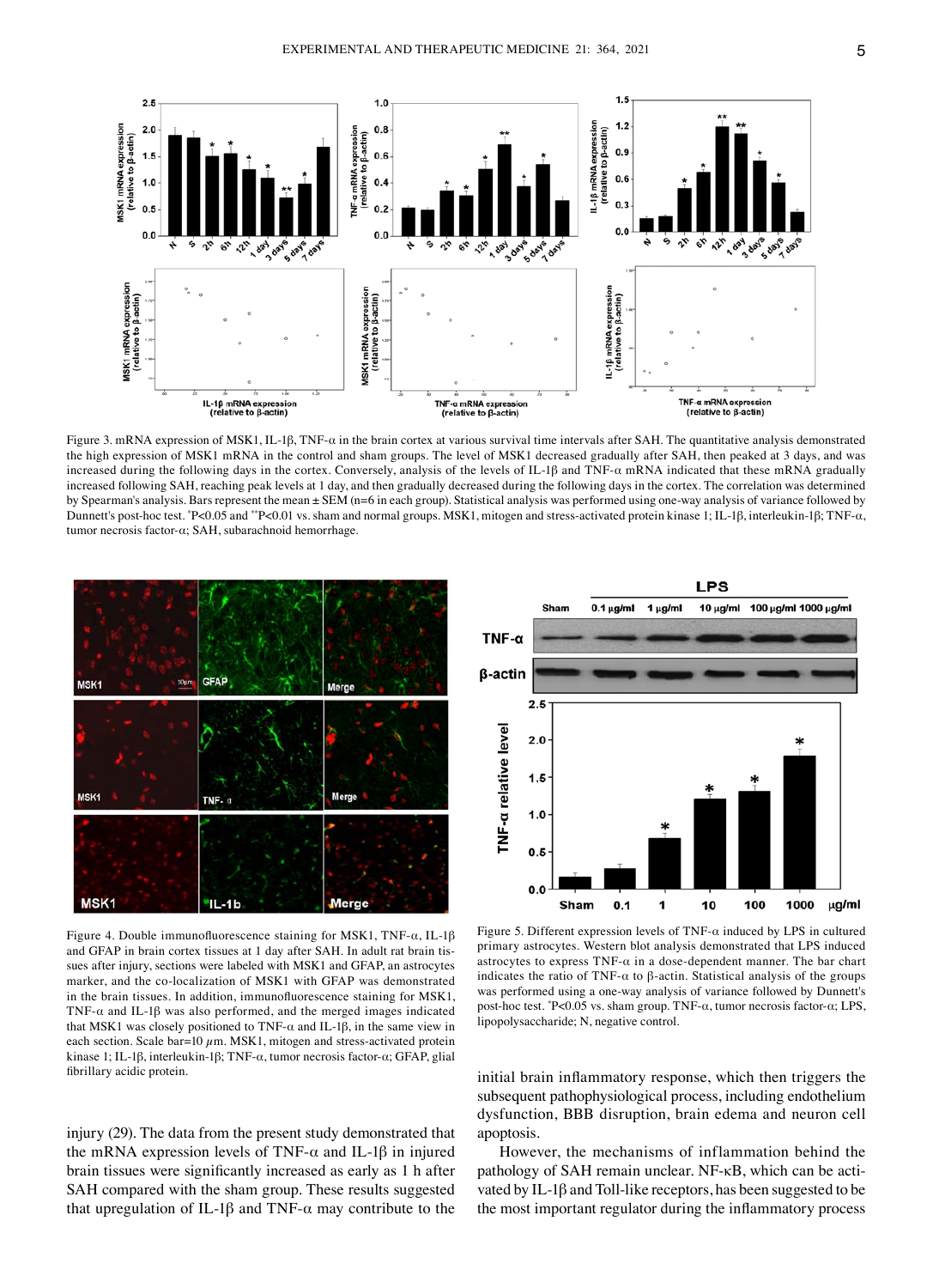

Figure 6. Western blot analysis of MSK1, IL-1β and TNF-α protein expression levels in cultured primary astrocytes post-transfection. MSK1 overexpression decreased the expression of TNF‑α. β‑actin was used as a control. Statistical analysis of the groups was performed using a one‑way analysis of variance fol‑ lowed by Dunnett's post-hoc test. "P<0.05 and ""P<0.01 vs. normal group. MSK1, mitogen and stress-activated protein kinase 1; IL-1β, interleukin-1β; TNF-α, tumor necrosis factor‑α; LPS, lipopolysaccharide; N, negative control.

subsequent to SAH  $(30,31)$ . NF- $\kappa$ B is also the transcription factor target of MSK1, which can be activated *in vivo* down‑ stream of mitogen-activated protein kinase (MAPK)2/ERK2 by phosphorylation of Thr-581 (32).

The MAPK and NF‑κB signaling pathways are crucial in generating inflammatory responses (33). MAPKs can regulate cell proliferation, apoptosis, differentiation and inflammatory responses through phosphorylation of their respective substrates (34,35). Among the MAPK targets, MSK1 is activated downstream of p38 and ERK1/2 (11), and can mediate the phosphorylation of the NF‑kB p65 subunit at Ser-276 upon IL-1 $\beta$  or TNF- $\alpha$  treatment (13). TNF- $\alpha$  induces the phosphorylation of MSK1 at Ser-360, Ser-376 and Thr‑581 in airway smooth muscle cells. Dimethyl fumarate, a non‑specific NF‑kB inhibitor, attenuated TNF‑α‑triggered MSK1 Ser-376 autophosphorylation and IL-1β-triggered MSK1/2 phosphorylation in human keratinocytes (36). There have been multiple previous studies describing the activation of CREB, proto‑oncogene c‑Fos and NF‑kb in inflammatory responses following subarachnoid hemorrhage (37‑40). The present study focused on the involvement of MSK1 down‑ regulation in the inflammatory responses following SAH in rats. We plan to investigate the role of activated MSK1 kinase and the effect of a kinase‑deficient mutant of MSK1 in subsequent studies, and to examine the roles of other molecules such as CREB, c‑Fos and NF‑ kB *in vivo* and *in vitro*. However, the exact mechanism of action of MSK1 in response to TNF- $\alpha$  and IL-1 $\beta$  during the inflammatory response following SAH remains unknown, and to the best of our knowledge, direct genetic evidence supporting the role of MSK1 in CNS inflammation following SAH has not been reported to date.

In the present study, the expression of  $TNF-\alpha$  and IL‑1β gradually increased 1 h after SAH, peaked at day 1 post‑SAH and decreased during the following days. Notably, the expression of MSK1 exhibited a negative correlation with TNF- $\alpha$  and IL-1 $\beta$  expression. It gradually decreased 1 h after SAH, peaked at day 3 post‑SAH and increased during the following days. Double immunofluorescence staining revealed that  $TNF-\alpha$  and GFAP were labeled and co-localized in adult rat brain at day 1 after SAH. In addition, microscopy analysis revealed that MSK1 was closely positioned to TNF- $\alpha$  and IL-1β in the same view in the brain cortex. These data suggested that MSK1 may be associated with the inflammatory response subsequent to SAH. MSK1 may mediate inflammatory responses via a negative feedback loop to decrease the expression of pro-inflammation factors. The observed co-localization of MSK1 and TNF- $\alpha$  supported this hypothesis, but the detailed mechanisms require further investigation.

It is well-known that MSK1 has a high level of expression in astrocytes (41), which is associated with numerous inflammatory responses of the CNS (42). Therefore, the present study established an LPS‑induced astrocytic inflammation model to confirm whether MSK1 serves a role in pro‑inflammatory cytokine expression. The effect of MSK1 overexpression on astrocytes was analyzed by western blot analysis. The results suggested that MSK1 inhibited astrocytic inflammation by attenuating the expression of IL-1 $\beta$  and TNF- $\alpha$ . During the inflammatory response, NF‑kB potentially connects MSK1 with pro-inflammatory factors, although future studies investigating the effect of kinase‑deficient mutant of MSK1 using small interference RNA or specific inhibitors are required to confirm this hypothesis.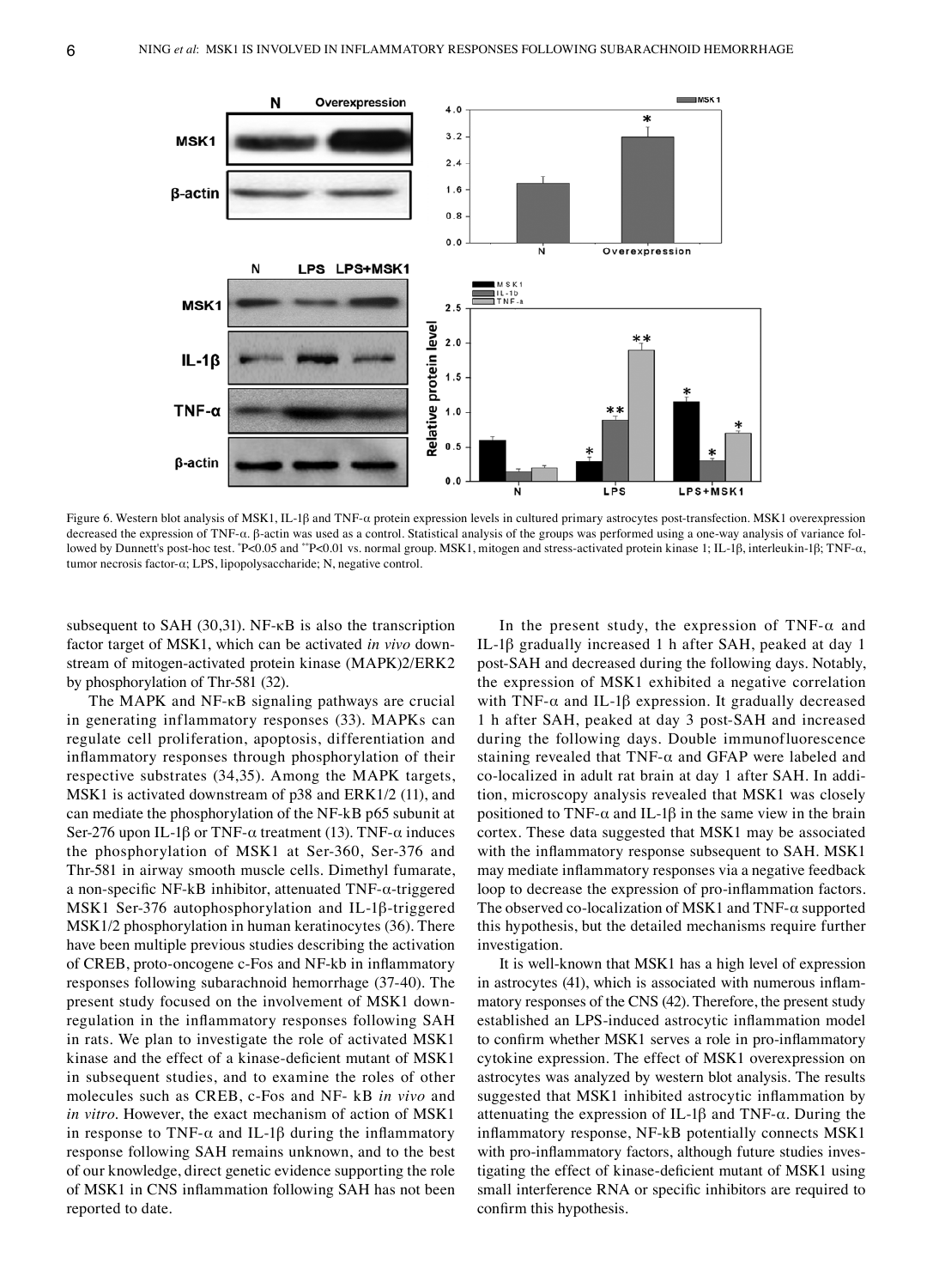Despite it is known that inflammatory reactions occur upon SAH, a link must be identified between inflammation and poor outcomes following SAH in order to consider inflammation as an important therapeutic target. Our *in vivo* and *in vitro* experiments implicated that M SK1 may be a key inflammatory regulator. Regulation of MSK1 expression in activated astrocytes may provide a novel strategy to protect against inflammation‑induced injury.

## **Acknowledgements**

Not applicable

# **Funding**

The present study was supported by the National Natural Science Foundation of China (grant no. 81671129) and the Natural Science Foundation of Fujian (grant no. 13185026).

### **Availability of data and materials**

The datasets used and/or analyzed during the present study are available from the corresponding author on reasonable request.

## **Authors' contributions**

BN, ZL, FL and BZ designed the experiments. BN, ZL, JW, XC and PJ performed the *in vitro* and *in vivo* experiments. LN analyzed the data and images. BN and ZL wrote the manuscript. All authors read and approved the final manuscript.

## **Ethics approval and consent to participate**

The animal use and care protocols, including all surgical procedures, were approved by The Animal Care and Use Committee of Taishan Medical University (approval no. 2014‑002) and conformed to the Guide for the Care and Use of Laboratory Animals by the National Institute of Health

#### **Patient approval for publication**

Not applicable

### **Competing interests**

The authors declare that they have no competing interests.

## **References**

- 1. van Gijn J, Kerr RS and Rinkel GJ: Subarachnoid haemorrhage. Lancet 369: 306‑318, 2007.
- 2. Alg VS, Sofat R, Houlden H and Werring DJ: Genetic risk factors for intracranial aneurysms: a meta‑analysis in more than 116,000 individuals. Neurology 80: 2154‑2165, 2013.
- 3. Connolly ES Jr, Rabinstein AA, Carhuapoma JR, Derdeyn CP, Dion J, Higashida RT, Hoh BL, Kirkness CJ, Naidech AM, Ogilvy CS, *et al*; American Heart Association Stroke Council; Council on Cardiovascular Radiology and Intervention; Council on Cardiovascular Nursing; Council on Cardiovascular Surgery and Anesthesia; Council on Clinical Cardiology: Guidelines for the management of aneurysmal subarachnoid hemorrhage: A guideline for healthcare professionals from the American Heart Association/american Stroke Association. Stroke 43: 1711‑1737, 2012.
- 4. Rinkel GJ and Algra A: Long‑term outcomes of patients with aneurysmal subarachnoid haemorrhage. Lancet Neurol 10: 349‑356, 2011.
- 5. Sehba FA, Pluta RM and Zhang JH: Metamorphosis of subarachnoid hemorrhage research: From delayed vasospasm to early brain injury. Mol Neurobiol 43: 27‑40, 2011.
- 6. Provencio JJ: Inflammation in subarachnoid hemorrhage and delayed deterioration associated with vasospasm: A review. Acta Neurochir Suppl (Wien) 115: 233‑238, 2013.
- 7. Jedrzejowska‑Szypulka H, Straszak G and Laryszbrysz M: Interleukin‑1beta plays a role in the activation of peripheral leukocytes after blood‑brain barrier rupture in the course of subarachnoid hemorrhage. Curr Neurovasc Res 7: 39-48, 2010.
- 8. Xie X, Wu X, Cui J, Li H and Yan X: Increase ICAM‑1 and LFA-1 expression by cerebrospinal fluid of subarachnoid hemorrhage patients: Involvement of TNF‑α. Brain Res 1512: 89‑96, 2013.
- 9. Jiang Y, Liu DW, Han XY, Dong YN, Gao J, Du B, Meng L and Shi JG: Neuroprotective effects of anti-tumor necrosis factor‑alpha antibody on apoptosis following subarachnoid hemorrhage in a rat model. J Clin Neurosci 19: 866-872, 2012.
- 10. Drobic B, Espino PS and Davie JR: Mitogen‑ and stress‑activated protein kinase 1 activity and histone h3 phosphorylation in oncogene‑transformed mouse fibroblasts. Cancer Res 64: 9076‑9079, 2004.
- 11. Deak M, Clifton AD, Lucocq LM and Alessi DR: Mitogen- and stress-activated protein kinase-1 (MSK1) is directly activated by MAPK and SAPK2/p38, and may mediate activation of CREB. EMBO J 17: 4426‑4441, 1998.
- 12. Vermeulen L, De Wilde G, Van Damme P, Vanden Berghe W and Haegeman G: Transcriptional activation of the NF‑kappaB p65 subunit by mitogen‑ and stress‑activated protein kinase‑1 (MSK1). EMBO J 22: 1313‑1324, 2003.
- 13. Reber L, Vermeulen L, Haegeman G and Frossard N: Ser276 phosphorylation of NF‑kB p65 by MSK1 controls SCF expression in inflammation. PLoS One 4: e4393, 2009.
- 14. Ananieva O, Darragh J, Johansen C, Carr JM, McIlrath J, Park JM, Wingate A, Monk CE, Toth R, Santos SG, *et al*: The kinases MSK1 and MSK2 act as negative regulators of Toll-like receptor signaling. Nat Immunol 9: 1028-1036, 2008.
- 15. Beck IM, Vanden Berghe W, Vermeulen L, Bougarne N, Vander Cruyssen B, Haegeman G and De Bosscher K: Altered subcellular distribution of MSK1 induced by glucocorticoids contributes to NF‑kappaB inhibition. EMBO J 27: 1682‑1693, 2008.
- 16. National Research Council (US) Institute for Laboratory Animal Research: Guide for the Care and Use of Laboratory Animals. National Academies Press (US), Washington, DC, 1996.
- 17. Livak KJ and Schmittgen TD: Analysis of relative gene expression data using real-time quantitative PCR and the 2-ΔΔCT method. Methods 25: 402-408, 2001.
- 18. Ning B, Guo G, Liu H, Ning L, Sun BL, Li Z, Wang S, Lv ZW and Fan CD: MSK1 downregulation is associated with neuronal and astrocytic apoptosis following subarachnoid hemorrhage in rats. Oncol Lett 14: 2940‑2946, 2017.
- 19. Dorsch NW: Cerebral arterial spasm ‑ a clinical review. Br J Neurosurg 9: 403‑412, 1995.
- 20. Dziurdzik P, Krawczyk L, Jalowiecki P, Kondera‑Anasz Z and Menon L: Serum interleukin-10 in ICU patients with severe acute central nervous system injuries. Inflamm Res 53: 338‑343, 2004.
- 21. Ostrowski RP, Colohan AR and Zhang JH: Molecular mech‑ anisms of early brain injury after subarachnoid hemorrhage. Neurol Res 28: 399‑414, 2006.
- 22. Macdonald RL, Kakarieka A, Mayer SA, Pasqualin A, Rufenacht DA, Schmiedek P and Kassell NF: Prevention of cerebral vasospasm after aneurysmal subarachnoid hemorrhage with clazosentan, an endothelin receptor antagonist. Neurosurgery 59: 453, 2006.
- 23. Cahill J, Calvert JW and Zhang JH: Mechanisms of early brain injury after subarachnoid hemorrhage. J Cereb Blood Flow Metab 26: 1341‑1353, 2006.
- 24. Macdonald RL, Pluta RM and Zhang JH: Cerebral vasospasm after subarachnoid hemorrhage: The emerging revolution. Nat Clin Pract Neurol 3: 256‑263, 2007.
- 25. Macdonald RL, Kassell NF, Mayer S, Ruefenacht D, SchmiedekP, Weidauer S, Frey A, Roux S and Pasqualin A; CONSCIOUS-1 Investigators: Clazosentan to overcome neurological ischemia and infarction occurring after subarachnoid hemorrhage (CONSCIOUS‑1): Randomized, double‑blind, placebo‑controlled phase 2 dose‑finding trial. Stroke 39: 3015‑3021, 2008.